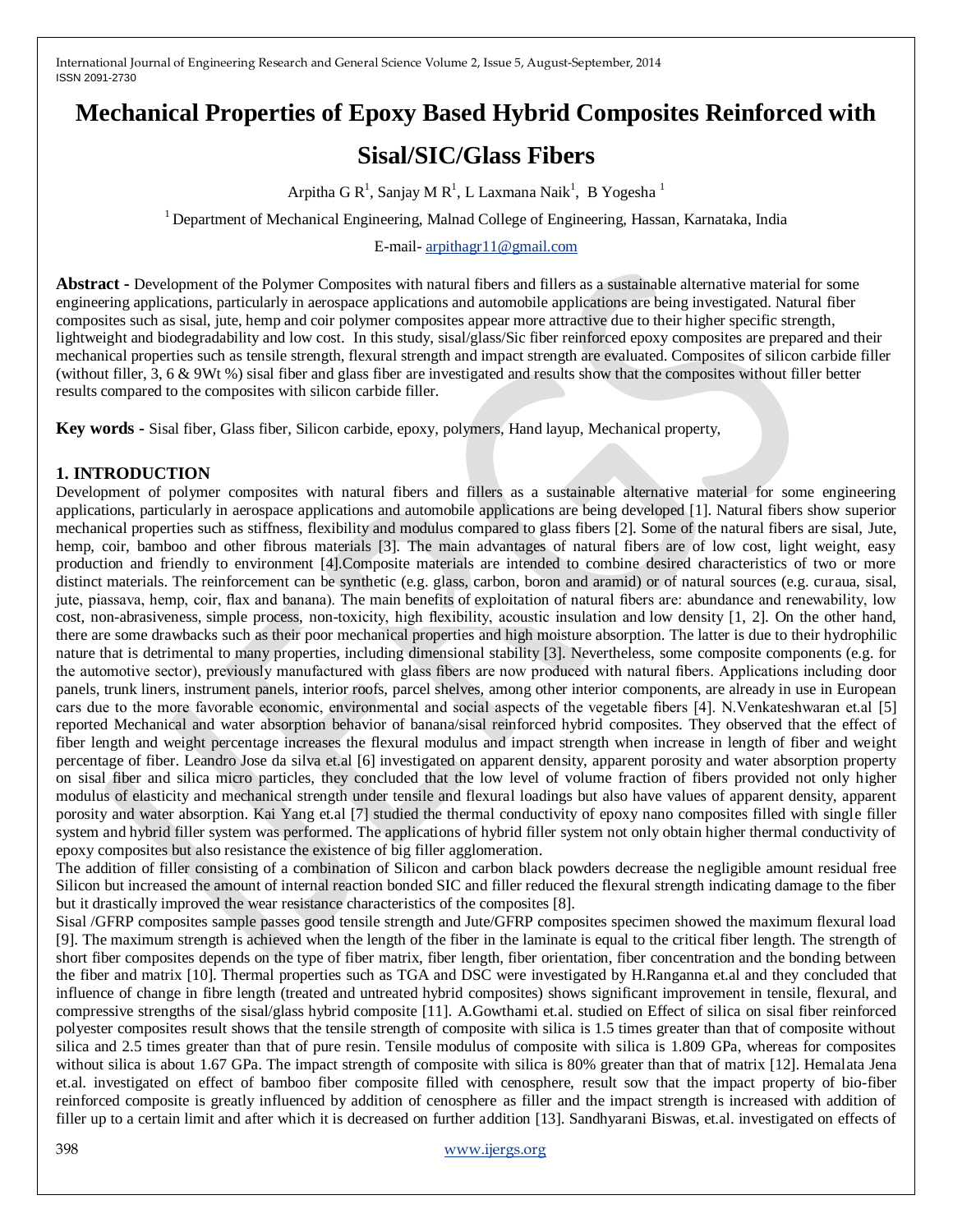ceramic fillers on bamboo fiber they conclude that the incorporation of particulate fillers to the fiber tensile strengths of the composites are found to be decreased. Among the particulate filled bamboo-epoxy composites, least value of void content are recorded for composites with silicon carbide filling and for the composites with glass fiber reinforcement minimum void fraction is noted for red mud filling [14]. According to S.Husseinsyah et.al. Effect of filler content on properties of coconut shell filled polyester composites high filler content adversely affect the processability, ductility and strength of the composites. The effect of coconut shell content of polyester composites on mechanical properties swelling behavior and morphology was studied. The results show that the tensile strength, young's modulus and water absorption of polyester composites increased with the increasing polyester content but elongation at break decreased . Morphology studied indicates that the tendency of filler- matrix interaction improved with the increasing filler in polyester matrix [15].

#### **2. EXPERIMENTAL**

### **2.1 MATERIALS METHOD**

In the present investigation Sisal fiber (Agave Sisalana), Glass fiber (woven mat form), silicon carbide fillers (240 mesh) are used. Sisal fibers were obtained from Dharmapuri District, Tamilnadu, Chennai, India. The Glass-Fiber Reinforced Polymers (GFRPs) used for the fabrication is of unidirectional mat having 360gs M/s supplied by Suntech fiber ltd. Bangalore. Silicon carbide supplied by M/s Mysore pure chemicals, Mysore, Karnataka, India. Commercially available epoxy (LY-556) and hardener (HY-951) supplied by M/s zenith industrial suppliers, Bangalore.

#### **2.2 SISAL AND GLASS FIBER**

In the recent two decades, there has been a dramatic increase in the utilization of natural fibers, for example, fiber extraction from sisal, jute, coir, flax, hemp, pineapple and banana for making another environment agreeable and biodegradable composite materials. A pack of fibers are mounted or braced on a stick to encourage isolation. Every fiber is divided as per fiber sizes and assembled appropriately. To bunch the fiber, each fiber is separated and knotted to the end of an alternate fiber manually. The partition and knotting is repeated until bundles of unknotted fibers are finished to structure a long persistent strand. This Sisal fiber could be utilized for making variety of products. E-glass variety of fiber is used as reinforcement in the FRP preparation which has the fallowing properties. Its bulk strength and weight properties are also very favorable when compared to metals. The plastic matrix may be epoxy, a thermosetting plastic (most often polyester or vinylester) or thermoplastic. Table 1, Table 2 and Table 3 shows the physical properties of sisal and glass fibers and silicon carbide.

| <b>Physical property</b> | <b>Sisal fiber</b> |
|--------------------------|--------------------|
| Density $(kg/m^3)$       | 1350               |
| Elongation at break (%)  | $2 - 3$            |
| Cellulose content (%)    | 63-64              |
| Lignin content $(\% )$   |                    |
| Tensile strength (MPa)   | 54                 |
| Young's modulus (GPa)    | 3.4878             |
| Lumen size (mm)          |                    |

#### **Table 2.** Physical properties of Glass fiber

| <b>Properties</b> | <b>Glass fiber</b> |
|-------------------|--------------------|
| <b>GSM</b>        | $360$ gsm          |
| Orientation       | plain-woven fabric |
| UTS               | 40 Gpa             |
| Modulus           | $1.0$ Gpa          |
| Density           | $1.9$ g/cc         |

#### **Table 3.** Properties of silicon carbide

| <b>Physical property</b>  | Silicon carbide |
|---------------------------|-----------------|
| Density $(gm/cc)$         | 3.1             |
| Flexural strength (Mpa)   | 550             |
| Elastic Modulus (Gpa)     | 410             |
| Compressive strength(Mpa) | 3900            |
| Hardness ( $kg/mm^2$ )    |                 |

399 [www.ijergs.org](http://www.ijergs.org/)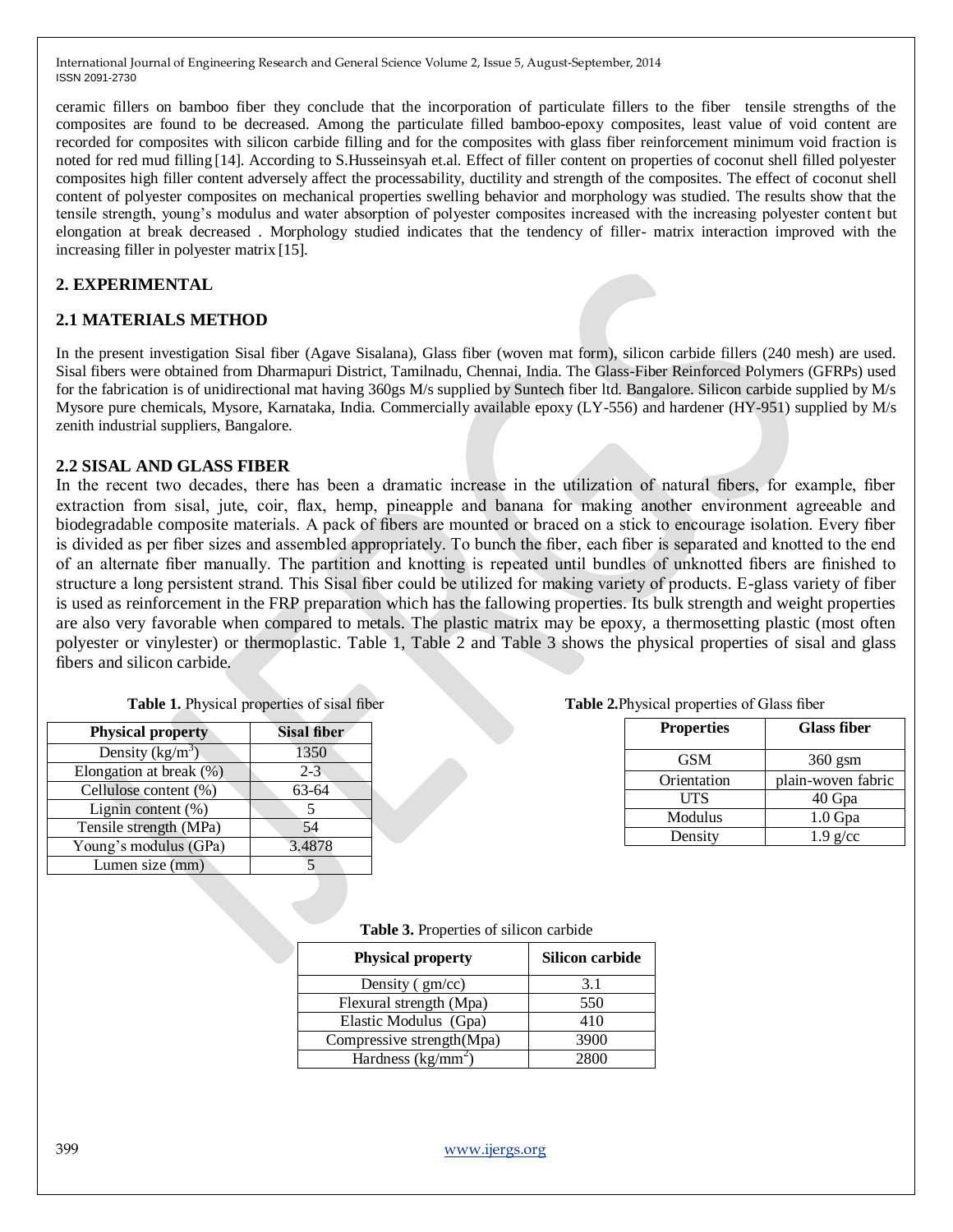# **2.3 PREPARATION OF COMPOSITE SPECIMEN**

In the present investigation composite materials are fabricated by hand layup process. Sisal mat and glass fibers were cut into the dimensions of length and breadth is of 250×250mm was used to prepare the specimen. The composite specimen consists of totally 6 layers of glass fiber and 5 layers of sisal fibers for the preparation of different samples. A measured amount of epoxy is taken for different volume fraction of fiber and mixed with the hardener in the ratio of 10:1 and Silicon carbide filler is added into that mixer (3,6,9 wt.%) using tip ultrasonicator. The layers of fibers were fabricated by adding the required amount of epoxy resin. The glass fiber is mounted on the table and then epoxy resin is applied on it. Before the resin gets dried, the second layer of natural fiber is mounted over the glass fiber. The process is repeated till six layers of glass fiber and five layers of sisal fiber got over. The epoxy resin applied is distributed to the entire surface by means of a roller. The air gaps formed between the layers during the processing were gently squeezed out. The processed wet composite were then pressed hard and the excess resin is removed and dried. Finally these specimens were hydraulic pressed to force the air present in between the fibers and resin, and then kept for several hours to get the perfect samples. After the composite material dried completely, the composite material was taken out from the hydraulic press and rough edges were neatly cut and removed as per the required ASTM standards. Two types of composites were prepared one is with addition of silicon carbide filler (3, 6, 9 wt. %) and another one is without addition of silicon carbide filler.

# **3. RESULT AND DISCUSSION**

In this study natural fiber are added to glass fiber and silicon carbide fiber and their effect on tensile, flexural and impact properties are evaluated. The different specimens used for tensile (Fig 1), flexural (Fig 2) and impact testing (Fig 3) is presented. The results for the tensile, flexural and impact testing of the hybrid composites samples are given in Table 4.



**Fig. 1.** Tensile test specimen. **Fig. 2.** Flexural test specimen



**Fig. 3.** Impact test specimen

400 [www.ijergs.org](http://www.ijergs.org/)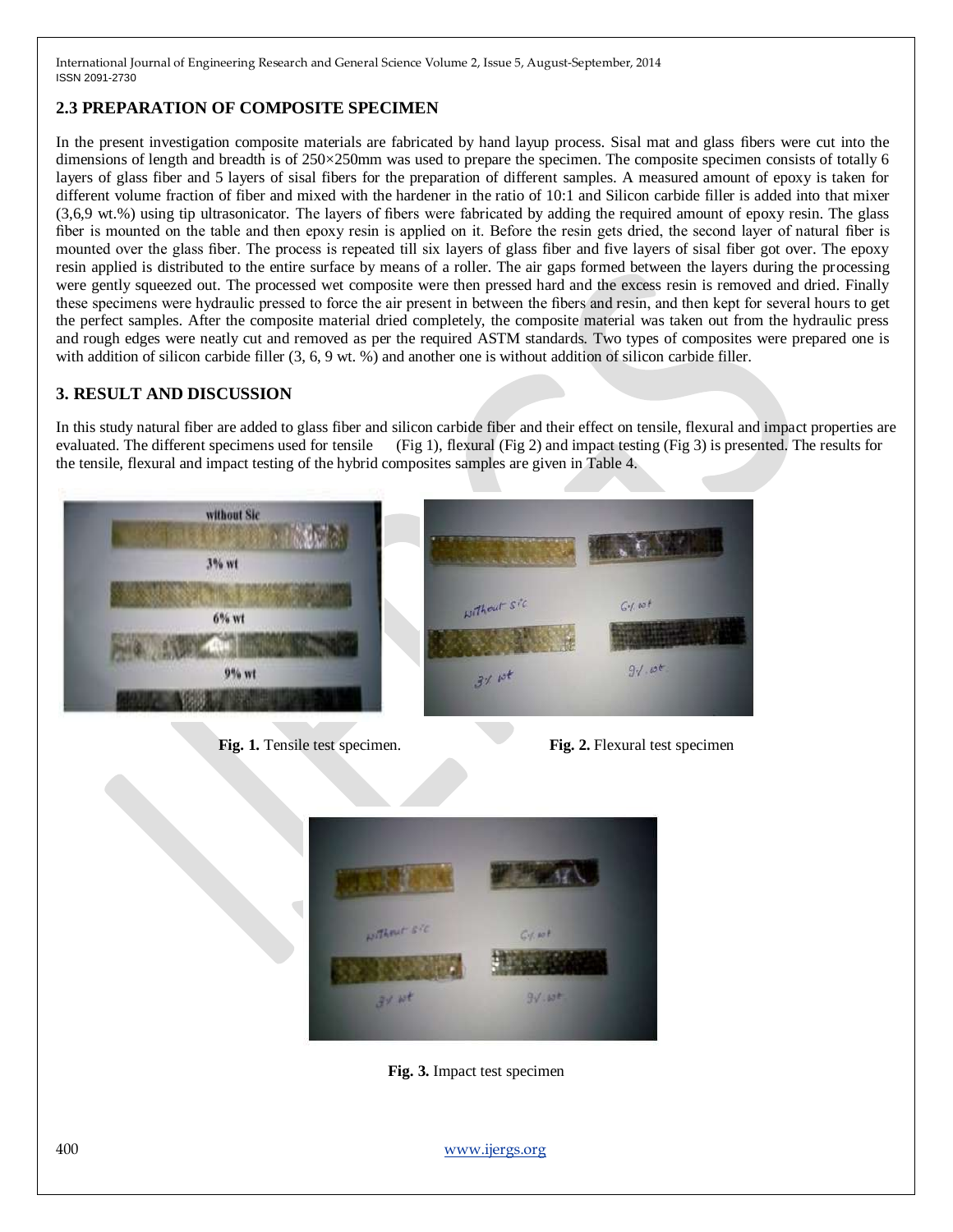| Sample (Wt $\%$ )  | <b>Tensile strength</b> | <b>Tensile modulus</b> | <b>Flexural strength</b> | Impact             |
|--------------------|-------------------------|------------------------|--------------------------|--------------------|
|                    | $[N/mm^2]$              | $[N/mm^2]$             | (Mpa)                    | strength $(KJ/m2)$ |
| <b>Without Sic</b> | 158.167                 | 2747.42                | 414.87                   | 33.71              |
| <b>3% Sic</b>      | 156.882                 | 3620.66                | 558.6                    | 32.0               |
| $6\%$ Sic          | 114.81                  | 1882.03                | 404.06                   | 28.25              |
| 9 % Sic            | 91.331                  | 1619.9                 | 467.75                   | 31.85              |

|  |  | Table 4. Test results of specimens |
|--|--|------------------------------------|
|  |  |                                    |

#### **3.1 TENSILE PROPERTIES**

The composite samples were tested in the universal testing machine (UTM) and stress-strain curve was plotted. The typical graph generated directly from machine for tensile test for sisal/Glass composite without silicon carbide filler and sisal/glass with silicon carbide filler composites plotted in Fig 4, 5, 6 and 7.

The results indicate that the ultimate tensile strength for the composite without silicon carbide is higher than the composite with silicon carbide filler.







**Fig. 5.** Stress-strain curve of sample with 3% Sic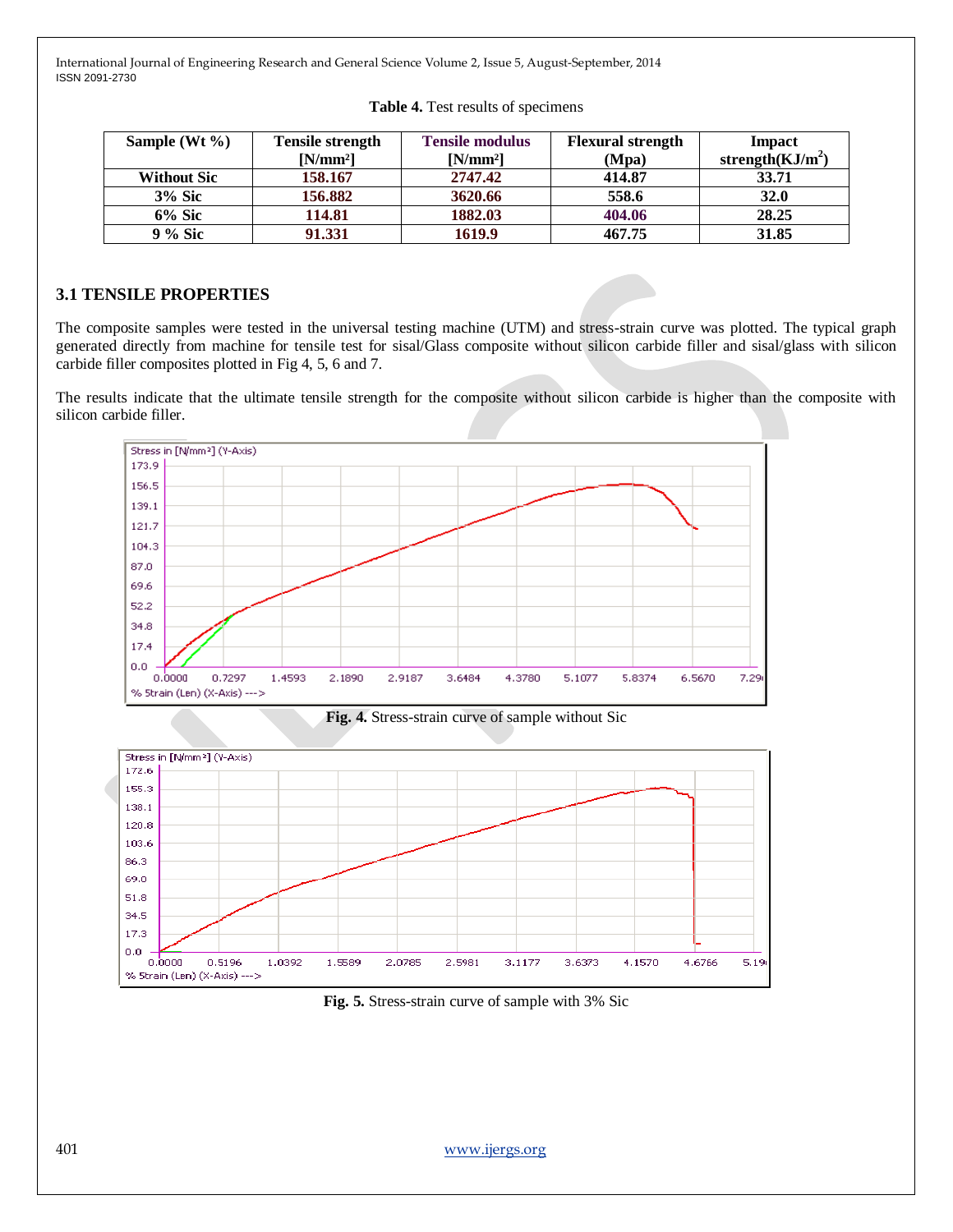

International Journal of Engineering Research and General Science Volume 2, Issue 5, August-September, 2014 ISSN 2091-2730

**Fig. 7.** Stress-strain curve of sample with 9% Sic

# **3.2 FLEXURAL PROPERTIES**

The composite samples are tested in the universal testing machine (UTM) and stress-strain curve is plotted. The typical graph generated directly from machine for flexural test for sisal/Glass composite without silicon carbide filler and sisal/glass with silicon carbide filler composites plotted in Fig 8, 9, 10 and 11.

Flexural properties of different composite samples are tested and results are plotted. The results indicate that the ultimate flexural strength for the composite with silicon carbide of 3% filer is higher than the other composite with silicon carbide filler and without silicon carbide filler.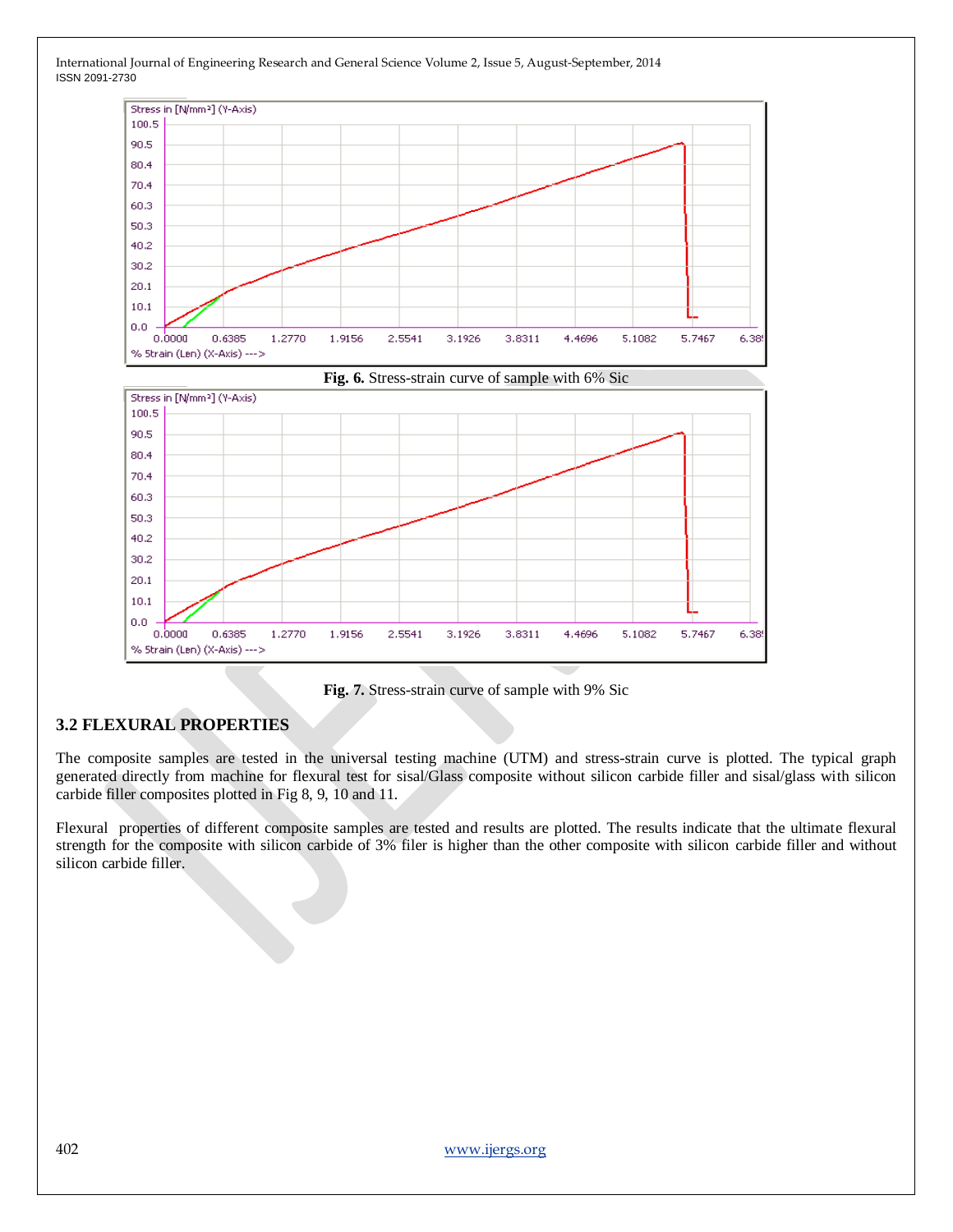









**Fig.10.** Stress-strain curve of sample with 6% Sic

403 [www.ijergs.org](http://www.ijergs.org/)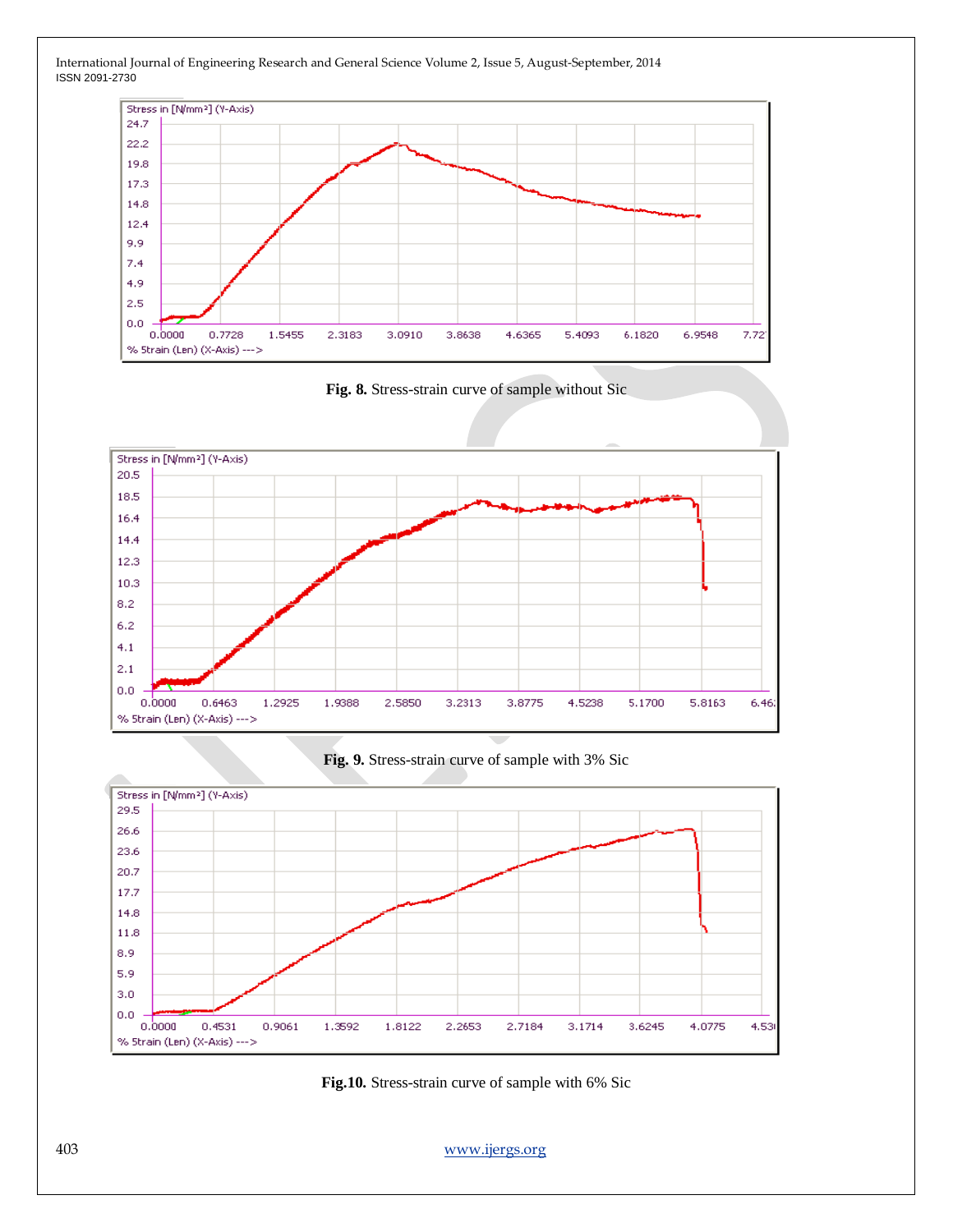

**Fig.11.** Stress-strain curve of sample with 9% Sic

# **3.3 IMPACT PROPERTIES**

For analyzing the impact property of the different specimens an impact test is carried out. Impact test carried out for the present study is Charpy impact test. The energy loss is obtained from the Charpy impact machine. The impact response in Sisal/SIC/Glass composites of Charpy impact test is presented in Fig.12. The results indicated that the maximum impact strength is obtained for zero percent of silicon carbide of sisal/glass composites.



**Fig.12.** Impact load comparison of different composite materials.

# **CONCLUSION**

The Sisal//SIC/Glass hybrid composite specimens are prepared and subjected to Tensile, Flexural and impact loadings. From the experimental results following observations can be made.

- The sisal/Glass composite samples possess good tensile strength and can withstand the strength up to 158.167 N/mm<sup>2</sup>.
- The sisal/Glass fiber filled with 3% of silicon carbide possesses good flexural strength and can withstand the strength up to 558.6 Mpa.